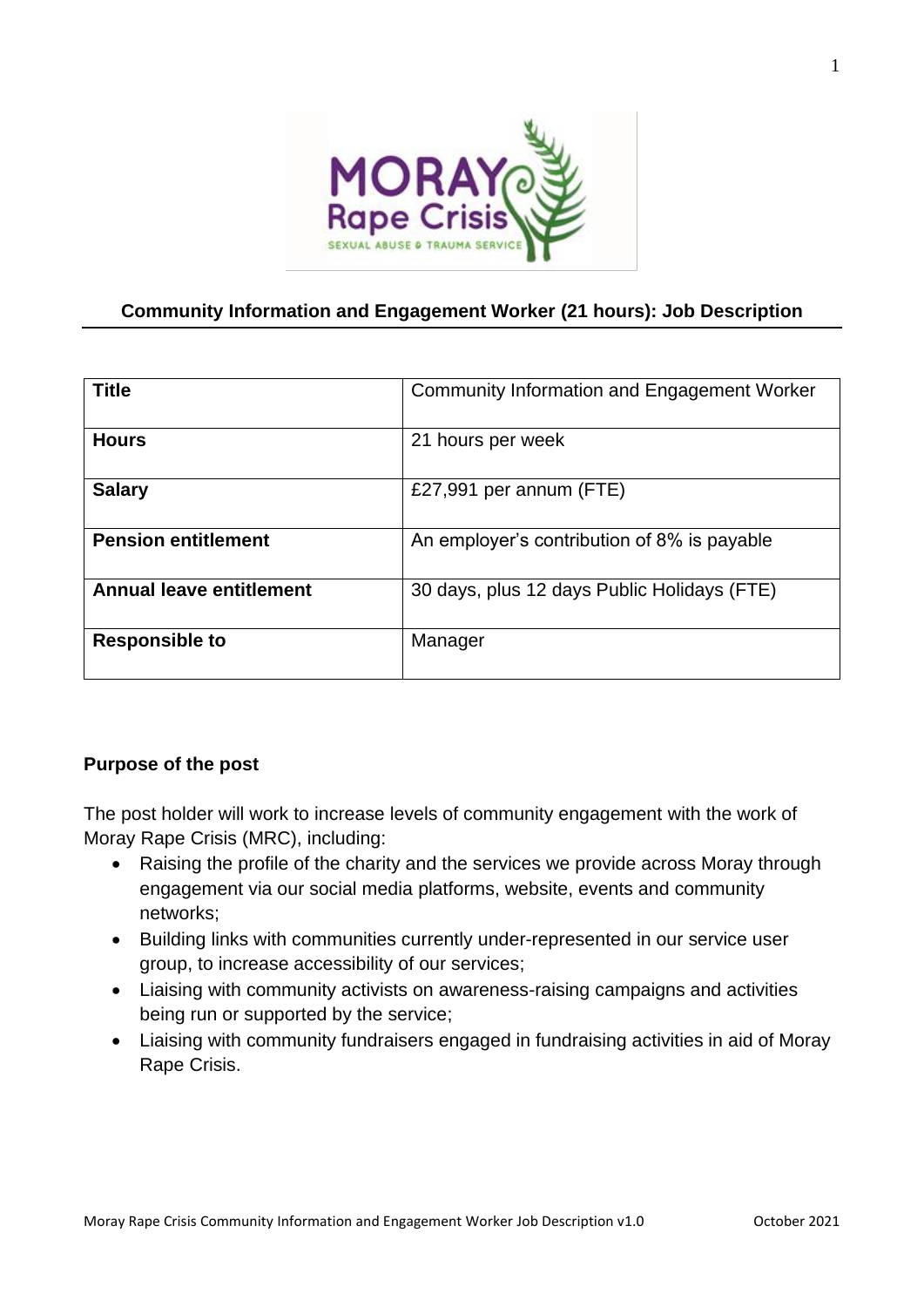## **Summary of main responsibilities and activities**

- Lead on the implementation of MRC's community engagement strategy, in particular:
	- a. building the organisation's profile and reach on social media,
	- b. increasing awareness of the services provided by MRC
	- c. increasing community support for MRC, including fundraising.
- Develop a broad range of content to support the community engagement strategy
- Maintain the MRC website and update as required, including an annual review to ensure the website is up to date and accessible.
- Work together with MRC's LGBT Champions Group to increase accessibility of our services to Moray's LGBT community and achieve the LGBT Charter Mark.
- Increase the visibility and reach of MRC to communities currently under-represented in our service user group, through proactive community engagement including targeted social media, agency visits and participation in community network meetings and events.
- Build community engagement across Moray in campaigns led or supported by MRC to raise awareness about sexual violence and work towards prevention of this.
- Respond to enquiries from survivors and their supporters via social media about MRC's support services, including sensitively responding to disclosures from survivors in line with MRC's policies and procedures.
- Engage with community fundraisers engaged in fundraising in aid of MRC via social media, provision of information about the service and attendance at events.
- Attend networking and other events as required, including Rape Crisis network meetings, development days and training with Rape Crisis Scotland and member centres. This may involve some travel and occasional overnight stays, and occasional weekend and evening work.
- Work in strict accordance with MRC's values, policies and procedures.
- Attend training as required and participate in regular support and supervision sessions.
- To undertake any other duty, which is appropriate to the job, when requested by the line manager.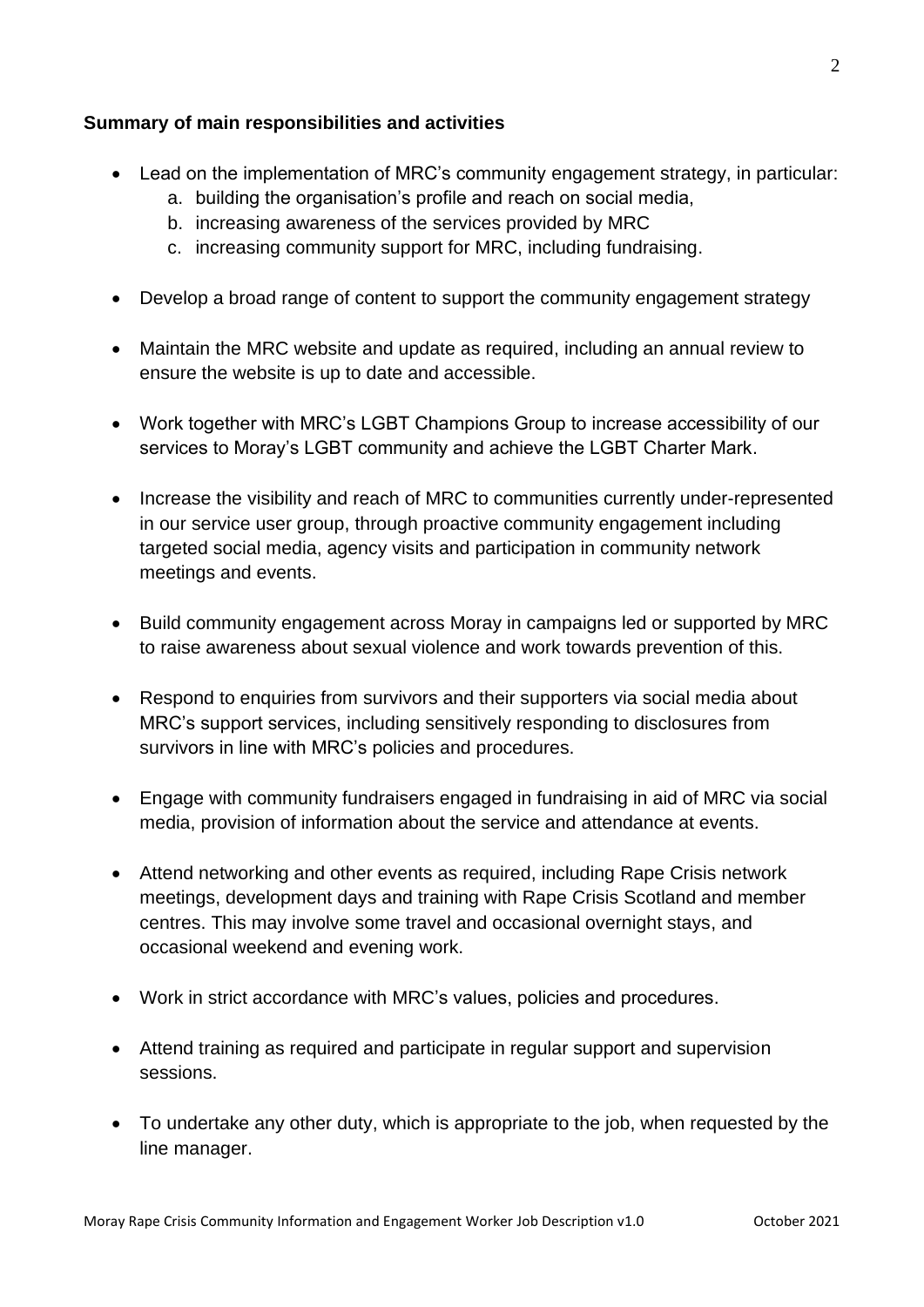| <b>CRITERIA</b>   |                | <b>ESSENTIAL</b>                                      |                | <b>DESIRABLE</b>                 |
|-------------------|----------------|-------------------------------------------------------|----------------|----------------------------------|
| Knowledge         | E1             | Understanding of feminist                             | D <sub>1</sub> | Knowledge of current             |
|                   |                | analysis of violence against                          |                | legislation, policy and strategy |
|                   |                | women                                                 |                | relating to the violence against |
|                   |                |                                                       |                | women agenda                     |
|                   | E <sub>2</sub> | Knowledge of issues                                   |                |                                  |
|                   |                | relating to sexual violence                           | D <sub>2</sub> | Knowledge of approaches to       |
|                   |                |                                                       |                | sexual violence prevention       |
|                   |                |                                                       |                |                                  |
| <b>Skills and</b> | E <sub>3</sub> | <b>Excellent communication</b>                        | D <sub>3</sub> | Monitoring, data analysis and    |
| <b>Abilities</b>  |                | skills both written and oral                          |                | evaluation skills                |
|                   |                |                                                       |                |                                  |
|                   | E4             | Ability to engage with a                              |                |                                  |
|                   |                | broad range of stakeholders                           |                |                                  |
|                   |                | and communities in a range                            |                |                                  |
|                   |                | of settings                                           |                |                                  |
|                   |                |                                                       |                |                                  |
|                   | E <sub>5</sub> | Ability to work effectively                           |                |                                  |
|                   |                | with a wide range of                                  |                |                                  |
|                   |                | partners in voluntary and                             |                |                                  |
|                   |                | statutory agencies                                    |                |                                  |
|                   | E <sub>6</sub> |                                                       |                |                                  |
|                   |                | Ability to organize and<br>prioritise workload        |                |                                  |
|                   |                |                                                       |                |                                  |
|                   | E7             | Competence in use of IT,                              |                |                                  |
|                   |                | for example Word and                                  |                |                                  |
|                   |                | Excel programmes, email                               |                |                                  |
|                   |                | and internet and delivery of                          |                |                                  |
|                   |                | Powerpoint presentations                              |                |                                  |
|                   |                |                                                       |                |                                  |
|                   | E <sub>8</sub> | Capable of using own                                  |                |                                  |
|                   |                | initiative and of meeting                             |                |                                  |
|                   |                | tight deadlines.                                      |                |                                  |
|                   | E <sub>9</sub> |                                                       |                |                                  |
|                   |                | Experience of maintaining<br>professional boundaries. |                |                                  |
|                   |                |                                                       |                |                                  |
|                   |                |                                                       |                |                                  |
|                   |                |                                                       |                |                                  |